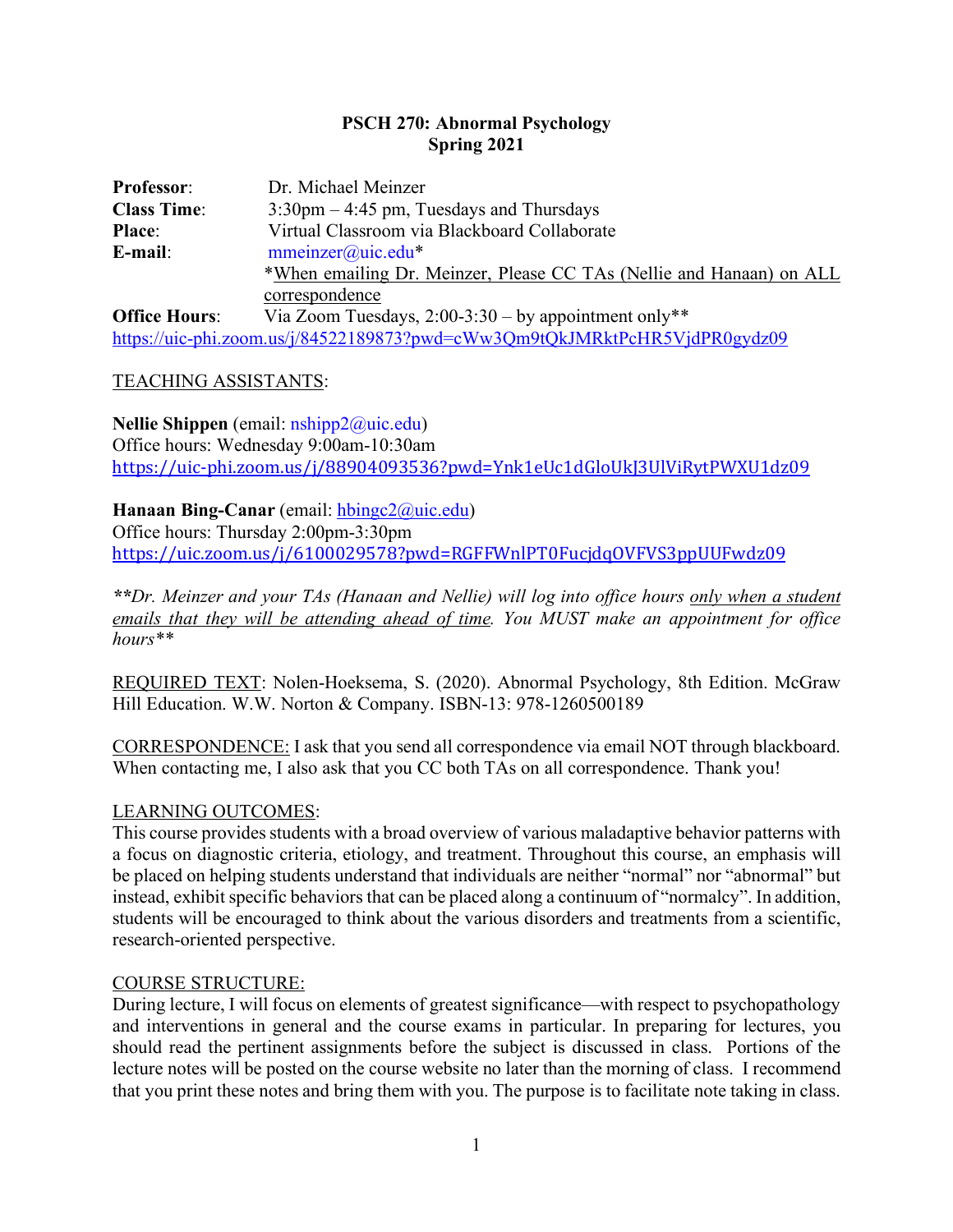They should NOT be used as a substitute for attending class. Students are expected to actively participate in class discussions (either verbally or via the class chat box). Students are encouraged to share relevant insights, knowledge, or experiences with the class during lectures or group discussions. It is expected that all assigned readings will be read prior to class to enhance discussion and understanding. If you have an excused absence, please send an email to the instructor and TAs before class begins on the day you are absent.

#### **Assignments & Grades**

EXAMS: There will be 4 exams, occurring on January  $28<sup>th</sup>$ , February  $25<sup>th</sup>$ , April 6<sup>th</sup>, and April 29<sup>th</sup>. Each exam will cover both the lectures and chapter readings. Exams are non-cumulative, except that the material from the first three weeks of class (History, Theories & Treatment, and Assessment and Diagnosis) as it will be relevant to all other topics. Each exam will be worth 100 points toward the final grade. Your lowest exam grade will be dropped. All exams will be conducted on Blackboard. They will consist of true/false and multiple-choice questions. You will have access to the exam the entire day that the exam is scheduled (until 11:59pm). You will have 90 minutes to take the exam. Once you start the exam, you **MUST** complete it, you **CANNOT** save it and come back to it later. You are **NOT** able to skip a question and come back to it later. You **MUST** answer the questions in the order in which they are provided to you. At the end of the 90 minutes, your exam will be submitted automatically and you will immediately see your score. If you have academic accommodations, please let both me and your TAs know ahead of time. **Given that your lowest exam will be dropped, there will be no make-up exams**.

#### TERM PAPER:

Students will write a 5-page paper reviewing and critically analyzing a popular media work that focuses on some aspect of abnormal psychology. Works can include fiction or non-fiction books (NOT self-help books), movies, TV shows, and so forth. Note that this course is *Abnormal Psychology*. Therefore, the paper should focus on a person with a mental illness. The paper should discuss what aspects of the person's disorder are portrayed accurately and effectively, what aspects of the disorder are incorrectly represented, and what aspects seem to be missing. Briefly summarize the character in his or her environment and, using the information you have gained from this course, hypothesize how (a) the individual's life has influenced his or her disorder, and (b) how the individual's disorder has influenced his or her life. The grading scheme for the term paper is attached at the end of this syllabus. It lists the specific issues that you **must** address to receive full credit.

If you are having trouble finding an appropriate work, your TAs can provide suggestions. This assignment is due on **APRIL 15th**. Failure to turn in the paper by April 15th will result in an automatic 20% loss of points for **each** day that it is turned in late (e.g., 20 points off for 1 day late, 40 points off for 2 days late). You will receive a score of "0" if it is turned in 5 or more days late. You have almost three months to work on this paper, so start early. You must submit your papers through blackboard– I will not accept papers any other way. The papers will be run through software to detect plagiarism. If you have questions regarding plagiarism, please see the end of the syllabus, consult with a TA, or discuss with me during office hours.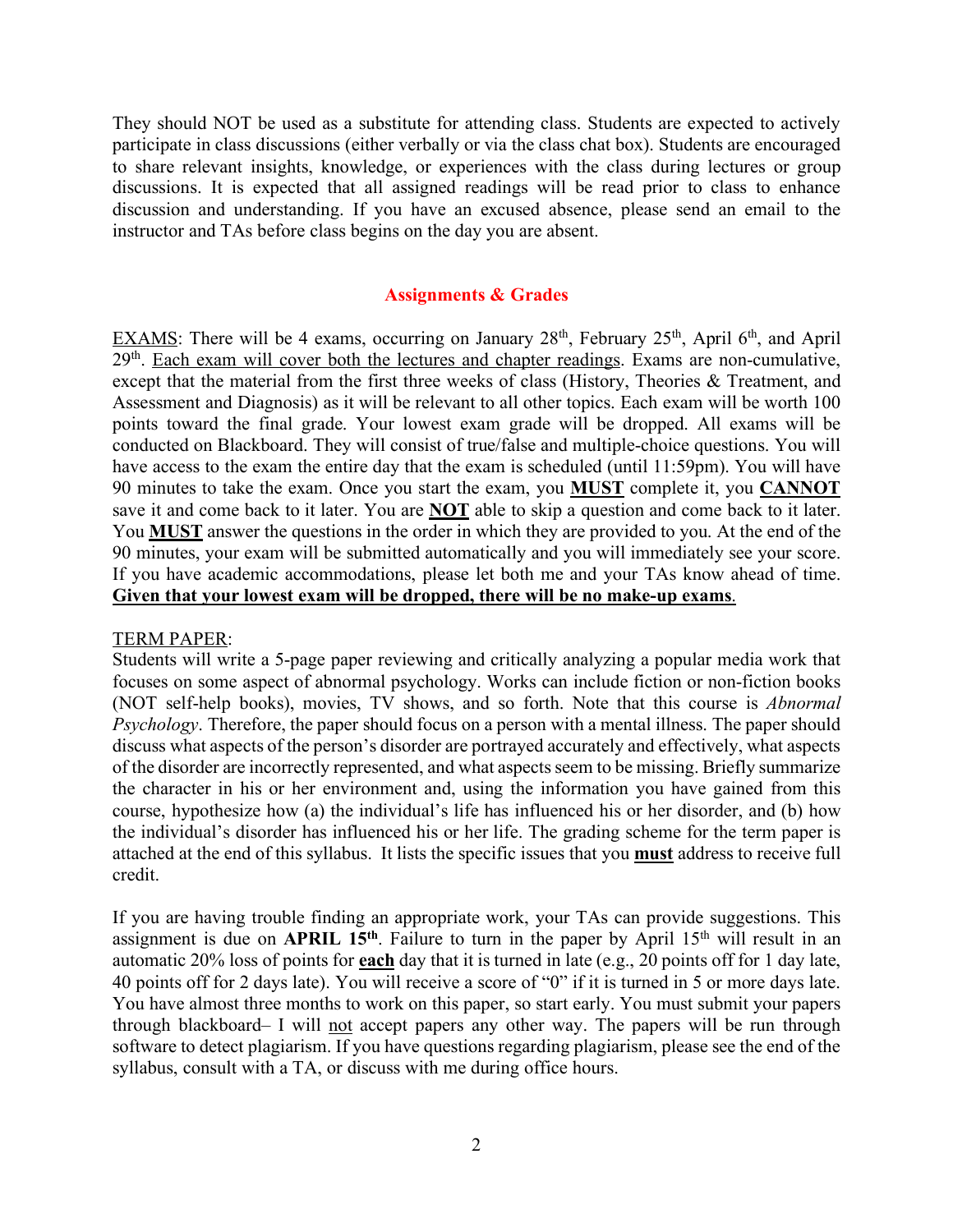Unfortunately, due to the large number of students in the class, TAs will not be able to read your term papers before the due date to give you feedback. If you have specific questions about the assignment, we will be happy to answer them in office hours.

### IN-CLASS REFLECTIONS:

At the end of 5 randomly selected classes, students will be assigned with a "reflection topic." Five to ten minutes will be spent preparing a written response about a topic that is related to that day's material that you will turn in on Blackboard. This cannot be made up if you are not in attendance at that day's class unless you have an excused absence, in which case you can write a one-page double spaced reflection after reviewing slides, readings, and video links. The make-up reflection will not be a response to the question given in class. Instead, you should write your own reflection on your impressions of the material, what you learned, what you found interesting, etc. These reflections should be emailed to your TAs. The make-up reflection is due 7 days after the missed reflection. It is therefore in your best interest to attend and be actively engaged in each class period. Of the 5 reflections, the 4 highest scores (100 points) will be used toward this category.

CLASS PARTICIPATION: All students are expected to regularly attend and participate in class. In the event of an unforeseen absence, the student is responsible for obtaining lecture notes.

GRADES: Grades will be based on the students' performance on three required exams, and one term paper. Based on a total possible score of 450 points, the scale for this course is as follows:

| In class reflections, $(5 \times 25)$ points, lowest dropped) | 100 points |
|---------------------------------------------------------------|------------|
| Paper                                                         | 100 points |
| Exams (4 x 100 points, lowest dropped)                        | 300 points |
| <b>Total</b>                                                  | 500 points |

Final letter grades will be assigned as follows:

 $A = 450$  points or above  $B = 400$  to 449 points  $C = 350$  to 399 points  $D = 300$  to 349 points  $F = 299$  points or below

# **Technology Requirements**

### COMPUTER/TECHNOLOGY REQUIREMENTS

Online students will need regular access to a personal computer that runs on a broadband Internet connection.

### BLACKBOARD LEARNING MANAGEMENT SYSTEM:

For all technical questions about Blackboard, email ACCC-Learning Technology Solutions at LTS@uic.edu

# **Miscellaneous**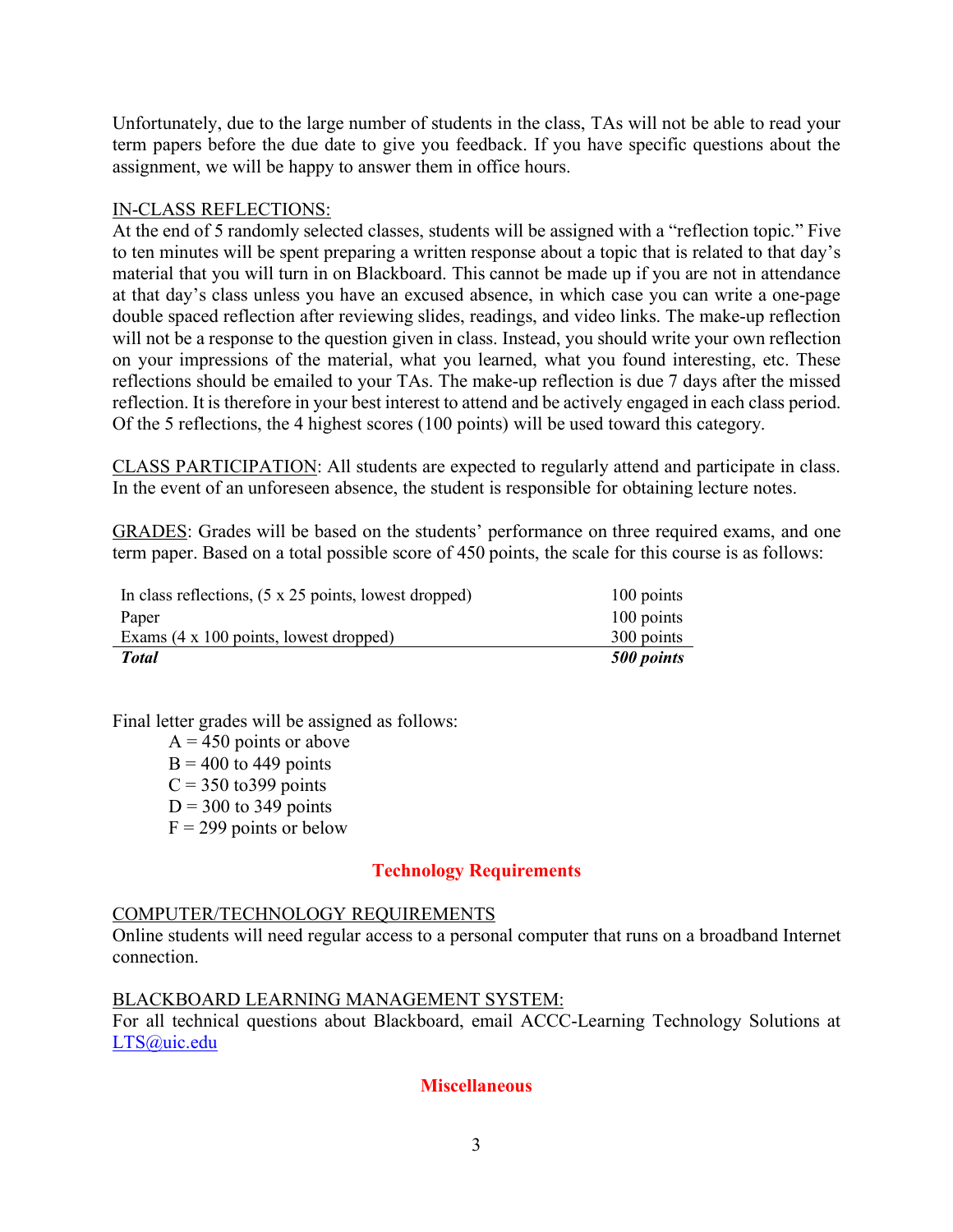## ACADEMIC YEAR HOLIDAYS AND RELIGIOUS DAYS OF SPECIAL OBSERVANCE:

Please inform me via email if you miss class or need to reschedule an exam due to observance of a religious holiday. See the following website for the University's list of holidays/religious days: http://oae.uic.edu/docs/ReligiousHolidaysAY20162018.pdf

## ACCOMMODATIONS FOR DISABILITIES:

I will make accommodations for disabilities as indicated by the Disability Resource Center. In keeping with the university policy: "Students with disabilities must provide the instructor in writing the need for accommodations and what they are. Those who require accommodations for access and participation in this course must be registered with the Disability Resource Center. Please contact ODS at 312/413-2183 (voice) or 312/413-0123 (TTY)."

### CHEATING & PLAGIARISM:

Plagiarism occurs when you use someone else's text or ideas in your writing without citing that person as a reference. **No form of cheating will be tolerated.** If you cheat on any exam or assignment in this class, you will fail the entire class and I will file official judicial charges against you immediately with the Dean of Students, who will place a notice about the incident in your permanent record. There will be no exceptions to this policy. Cheating includes, but is not limited to: copying or giving others test answers, plagiarism which includes copying the words of a fellow student or any other author in your papers, copying even short phrases from written work that you are using as a reference (even if you cite it properly), handing in work that you have handed in for another class, handing in papers you've gotten from the internet or from other students, etc., and copying others' discussion posts. All violations of student conduct or academic integrity will be handled according to UIC's student conduct policy: I encourage all students to take a look at this excellent infographic on what plagiarism is and how to avoid it: http://bit.ly/1Ksb2pv.

| Date      | Week           | <b>Topic</b>                                        | Chapter (pages) |
|-----------|----------------|-----------------------------------------------------|-----------------|
| 1/12/2021 |                | Introduction/Review Syllabus/Looking at Abnormality |                 |
| 1/14/2021 |                | Theories and Treatment of Abnormality               | 2               |
| 1/19/2021 | $\overline{2}$ | Theories and Treatment of Abnormality               | $\overline{2}$  |
| 1/21/2021 | 2              | Assessing & Diagnosing Abnormality                  | 3               |
| 1/26/2021 | 3              | Assessing & Diagnosing Abnormality                  | 3               |
| 1/28/2021 | 3              | <b>EXAMI</b>                                        | $1-3$           |
| 2/2/2021  | $\overline{4}$ | Substance Use and Gambling                          | 14              |
| 2/4/2021  | 4              | Substance Use and Gambling                          | 14              |
| 2/9/2021  | 5              | Disruptive, Impulse-Control, and Conduct Disorders  | 11              |
| 2/11/2021 | 5              | Disruptive, Impulse-Control, and Conduct Disorders  | 11              |
| 2/16/2021 | 6              | Disruptive, Impulse-Control, and Conduct Disorders  | 11              |
| 2/18/2021 | 6              | Neurodevelopmental Disorders                        | 10              |
| 2/23/2021 | 7              | Neurodevelopmental Disorders                        | 10              |
| 2/25/2021 | 7              | <b>EXAM II</b>                                      | 10, 11, 14      |
| 3/2/2021  | 8              | <b>Anxiety Disorders Part I</b>                     | 5               |
| 3/4/2021  | 8              | <b>Anxiety Disorders Part II</b>                    | 5               |
| 3/9/2021  | 9              | <b>PTSD</b>                                         | 5               |
| 3/11/2021 | 9              | Mood Disorders & Suicide Part I                     | 7               |
| 3/16/2021 | 10             | Mood Disorders and Suicide Part II                  | 7               |

# **Class Schedule**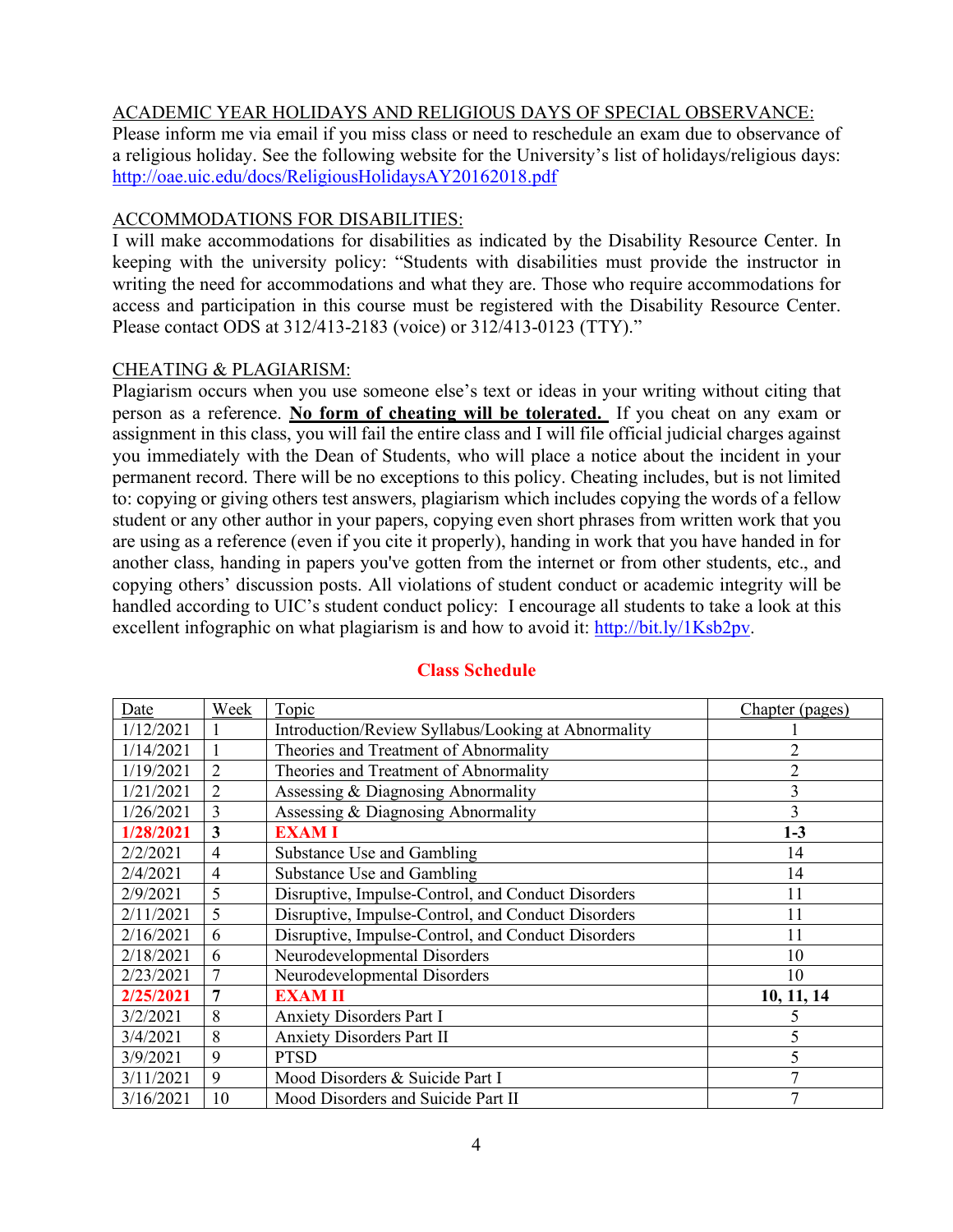| 4/29/2021 | <b>16</b> | <b>EXAM IV</b>                                      | 8, 9, parts of<br>chapters: 6, 13, 15 |
|-----------|-----------|-----------------------------------------------------|---------------------------------------|
| 4/27/2021 | 16        | Career Panel in Clinical Psychology                 |                                       |
| 4/22/2021 | 15        | Graduate School in Clinical Psychology*             |                                       |
|           |           | Gender Dysphoria                                    | Ch. 13 (p.377-383)                    |
| 4/20/2021 | 15        | <b>Sleep Disturbances</b>                           | Ch. $15$ (p. 436-451)                 |
|           |           | <b>**PAPER DUE**</b>                                |                                       |
|           |           | <b>Dissociative Disorders</b>                       | Ch. $6$ (p. 155-167)                  |
| 4/15/2021 | 14        | Schizophrenia Spectrum & Other Psychotic Disorders; | 8                                     |
| 4/13/2021 | 14        | Schizophrenia Spectrum & Other Psychotic Disorders  | 8                                     |
| 4/8/2021  | 13        | <b>Personality Disorders</b>                        | 9                                     |
| 4/6/2021  | 13        | <b>EXAM III</b>                                     | 5, 7, 12                              |
| 4/1/2021  | 12        | Eating Disorders (Feeding Disorders and Obesity)    | 12                                    |
| 3/30/2021 | 12        | Eating Disorders (Anorexia and Bulimia)             | 12                                    |
| 3/25/2021 | <b>11</b> | <b>SPRING BREAK NO CLASS</b>                        | --                                    |
| 3/23/2021 | <b>11</b> | <b>SPRING BREAK NO CLASS</b>                        |                                       |
| 3/18/2021 | 10        | Mood Disorders and Suicide Part III                 | 7                                     |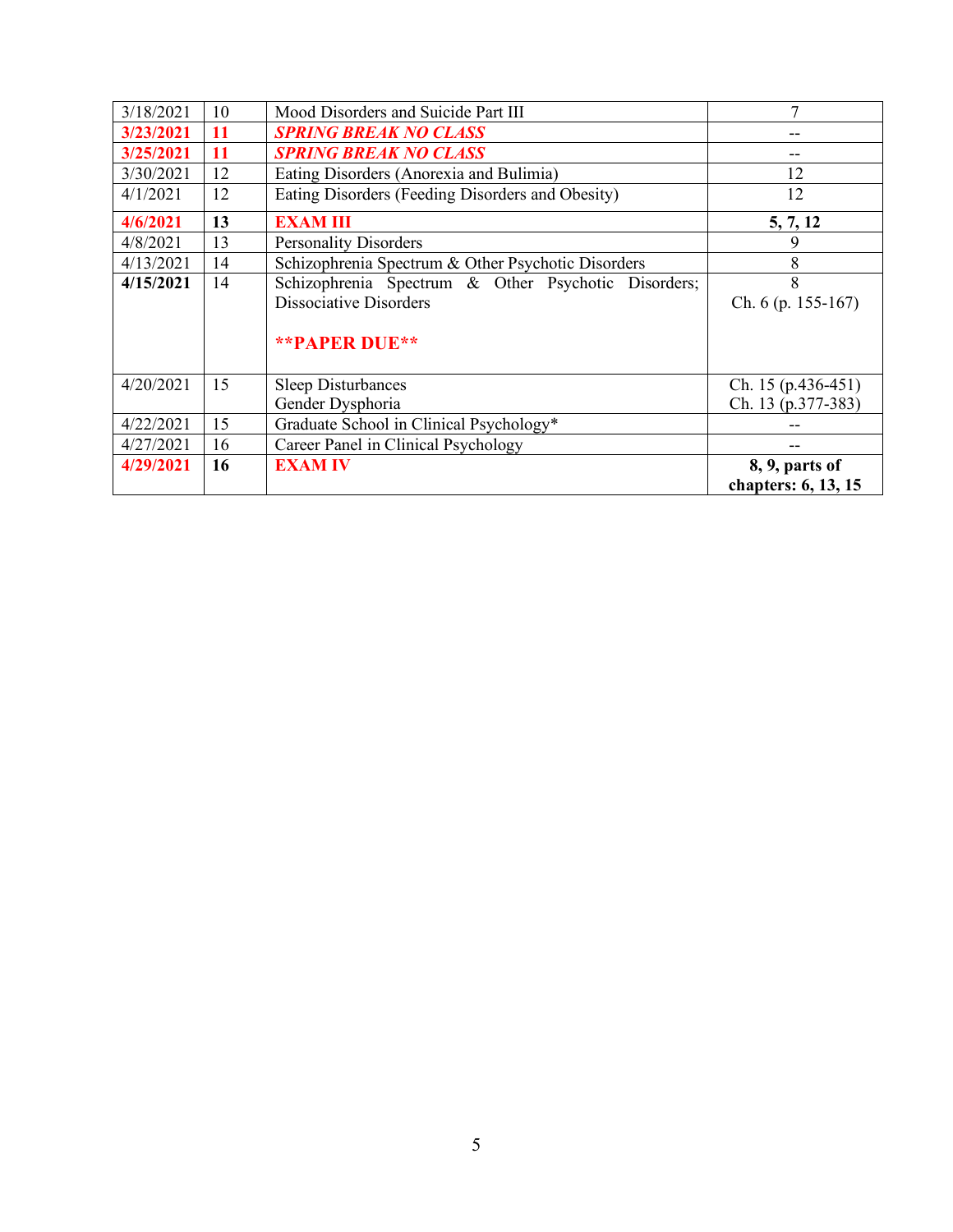# **Grading Scheme for Term Paper**

(note that each issue listed below must be covered to receive full credit)

ISSUES:

1. Describes the character and correctly hypothesizes a diagnosis Points: **15%**

2. Discusses what aspects of diagnosis portrayed accurately and effectively Points: **15%**

3. Discusses what aspects of individual's disorder incorrectly represented. Indicates if no aspects were incorrectly represented (*this will rarely be the case)*. Points: **15%**

4. Discusses what aspects of diagnostic criteria for this particular disorder are missing– if none are missing, discusses how the individual meets every criteria Points: **15%**

5. Discusses how individual's life has influenced the disorder (i.e., how the person's life events, culture, and environment have influenced the presentation and course of the disorder) Points: **15%**

6. Discusses impact of individual's disorder on his or her life (i.e., how the disorder has led to changes in behaviors, general functioning, and relationships of the individual) Points: **15%**

7. Grammar Points: **10%**

# **PENALTIES**

- 1. Length: **-5%** points for each page under 5 pages double-spaced, 12-point font, 1-inch margins
- 2. Lateness: **-20%** points for each day that it is late, up to 5 days then a score of 0 is automatically applied.